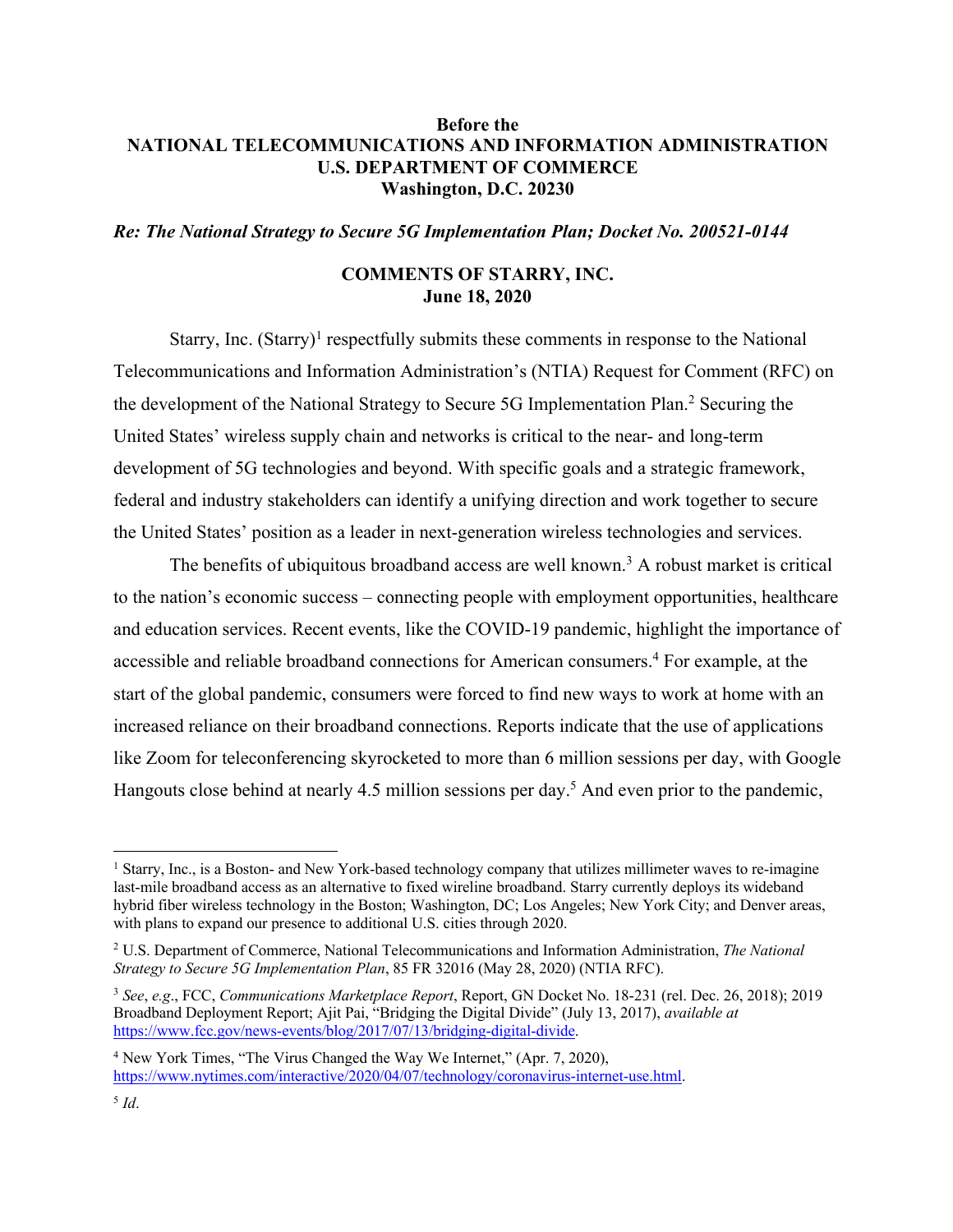metrics suggested that 80% of middle-skill jobs now require some type of digital skills,<sup>6</sup> and nearly 70% of teachers assign homework that requires an internet connection.7

Telehealth applications also are booming, with an increased reliance on doctors' visits and remote monitoring. What's more, a national election is on the horizon, and broadband users are more likely to vote and be involved in civic activities. At its most fundamental, a reliable internet connection helps families and friends maintain relationships with loved ones in an increasingly mobile world, now more than ever. Each of these examples is a testament to the fact that internet access is a critical component of being able to fully engage in daily life.

5G and future technologies promise to be a revolution for consumers across the globe, with faster data speeds, reduced latency, and multipurpose networks. As of April 2020, studies indicate that roughly 4.6 billion people worldwide are internet users, encompassing nearly 60% of the global population.<sup>8</sup> In the United States, "5G networks and their related applications are expected to add three million jobs and \$1.2 trillion to the economy."9 For those with access, the internet is a global commodity – a way to connect across borders without changing currency. But these benefits cannot be realized if the underlying networks are not robust, reliable, and secure.

Starry offers its unique perspective in response to the RFC as an advanced U.S.-based gigabit wireless equipment innovator, developer, and manufacturer, as well as a network owner and a service provider. Fundamentally, Starry believes that a focus on policies that promote broadband competition and digital equity are key to ensuring a robust and secure domestic wireless ecosystem.

Starry supports NTIA's RFC, which represents an opportunity for policymakers to advance policies and partnerships that foster a competitive ecosystem and the expansion of secure, next-generation services. Starry encourages NTIA to work alongside industry

<sup>6</sup> Burning Glass Technologies, "The Digital Edge: Middle-Skill Workers and Careers" (2017), *available at*  https://www.burning-glass.com/wp-content/uploads/Digital\_Edge\_report\_2017\_final.pdf.

<sup>7</sup> Common Sense, The *Homework Gap: Teacher Perspectives on Closing the Digital Divide*, (2019), *available at*  https://www.commonsensemedia.org/sites/default/files/uploads/kids\_action/homework-gap-report-2019.pdf.

<sup>8</sup> NextWeb, "Digital Trends 2020," (Jan. 30, 2020), *available at* https://thenextweb.com/growthquarters/2020/01/30/digital-trends-2020-every-single-stat-you-need-to-know-about-the-internet/.

<sup>9</sup> Nicol Turner Lee, "Navigating the U.S.-China 5G Competition," at 2 (Apr. 2020), *available at*  https://www.brookings.edu/wp-content/uploads/2020/04/FP\_20200427\_5g\_competition\_turner\_lee\_v2.pdf (*citing*, Roslyn Layton, "On C-Band Spectrum, Auction Speed Is All That Matters," Forbes, Nov. 13, 2019) ("Navigating Competition").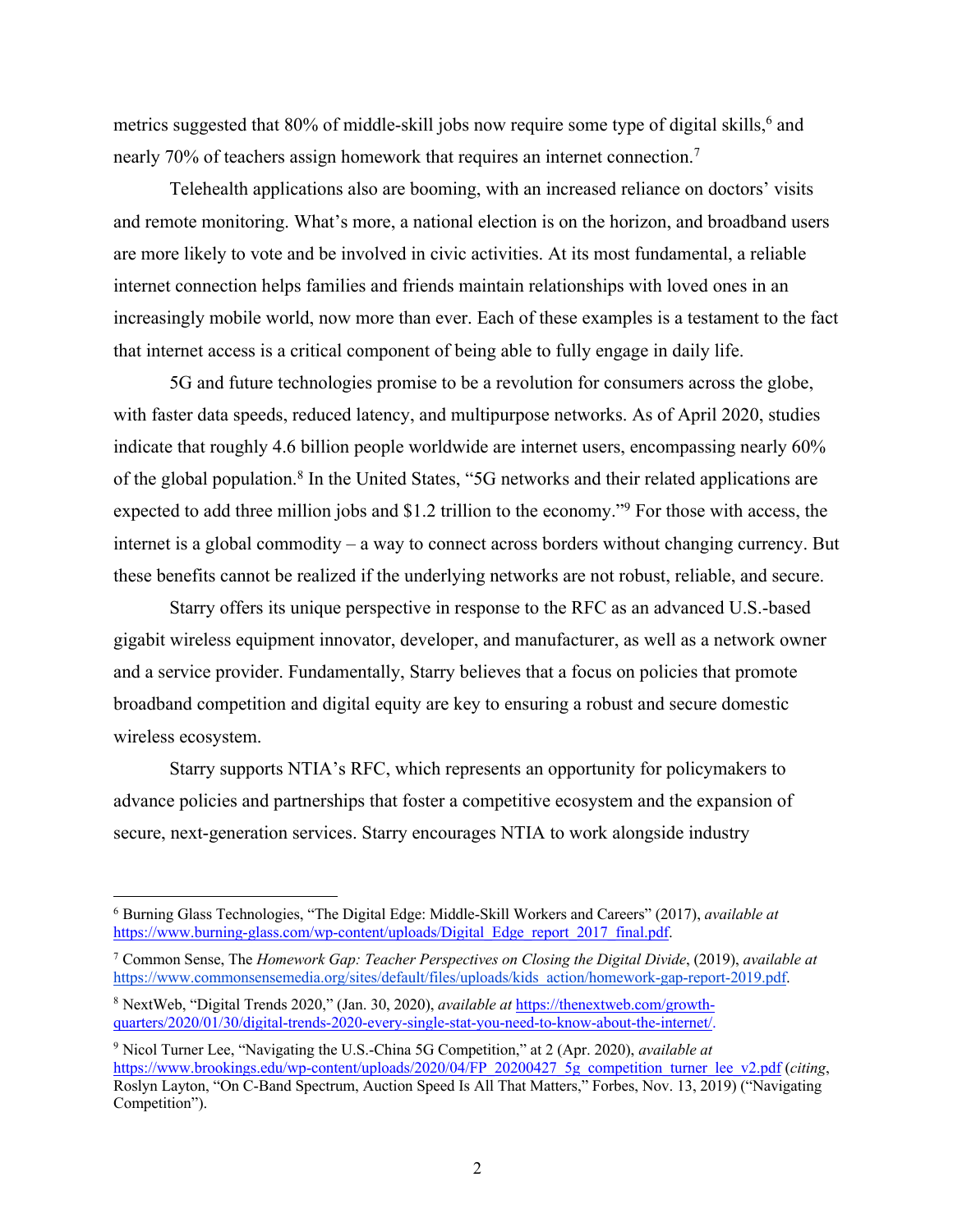stakeholders, Congress, the FCC, and the Administration to enhance the Secure 5G Implementation Plan and accelerate U.S. global leadership in 5G and beyond by: 1) prioritizing technology-neutral policies like flexible access to spectrum and streamlined deployment procedures; and 2) supporting vendor diversity in domestic and international markets; and 3) facilitating robust private-public investment in research, development, and prototyping of technologies beyond 5G.

# **I. Policies that Promote Competition Will Spur Private Investment and Help the U.S. Maintain Pace in the Development of 5G and Beyond**

NTIA's RFC asks how the United States can encourage private sector investment in a robust next-generation ecosystem.<sup>10</sup> Starry believes that innovation and investment hinge on the creation of a competitive marketplace. To date, private companies have largely driven the capital investments necessary to build tomorrow's network architecture. Regulatory and legislative directives should inspire, rather than confine, invention and development; how the United States manages its spectrum access and network policies will dictate its leadership position for 5G and beyond.

Starry holds a unique position in the U.S. market as an innovator, equipment manufacturer with our own supply chain, and a fixed wireless 5G service provider. We continue to invest significant resources in our technology stack to continue to improve its functionality and security. To date, Starry has made critical manufacturing and supply chain decisions, all with an eye to protecting not just our intellectual property, but the security and integrity of our telecommunications stack. We are at the forefront of deploying next-generation technology, and our growth is a tangible example of how consumers today are directly benefiting from smart policies adopted by forward-thinking policymakers. NTIA should collaborate with other federal agencies, like the FCC, to advance policies that address lingering digital divides and inspire market competition. Below we suggest four policy priorities that we believe will stimulate competition in the marketplace for 5G and beyond.

Flexible Spectrum Policies. First, the possibility of 5G and beyond hinges in large part on smart spectrum strategies, including those that facilitate coordination between commercial and federal entities to unlock existing and future bands. Flexible spectrum policies drive U.S.

 $10$  NTIA RFC at 2.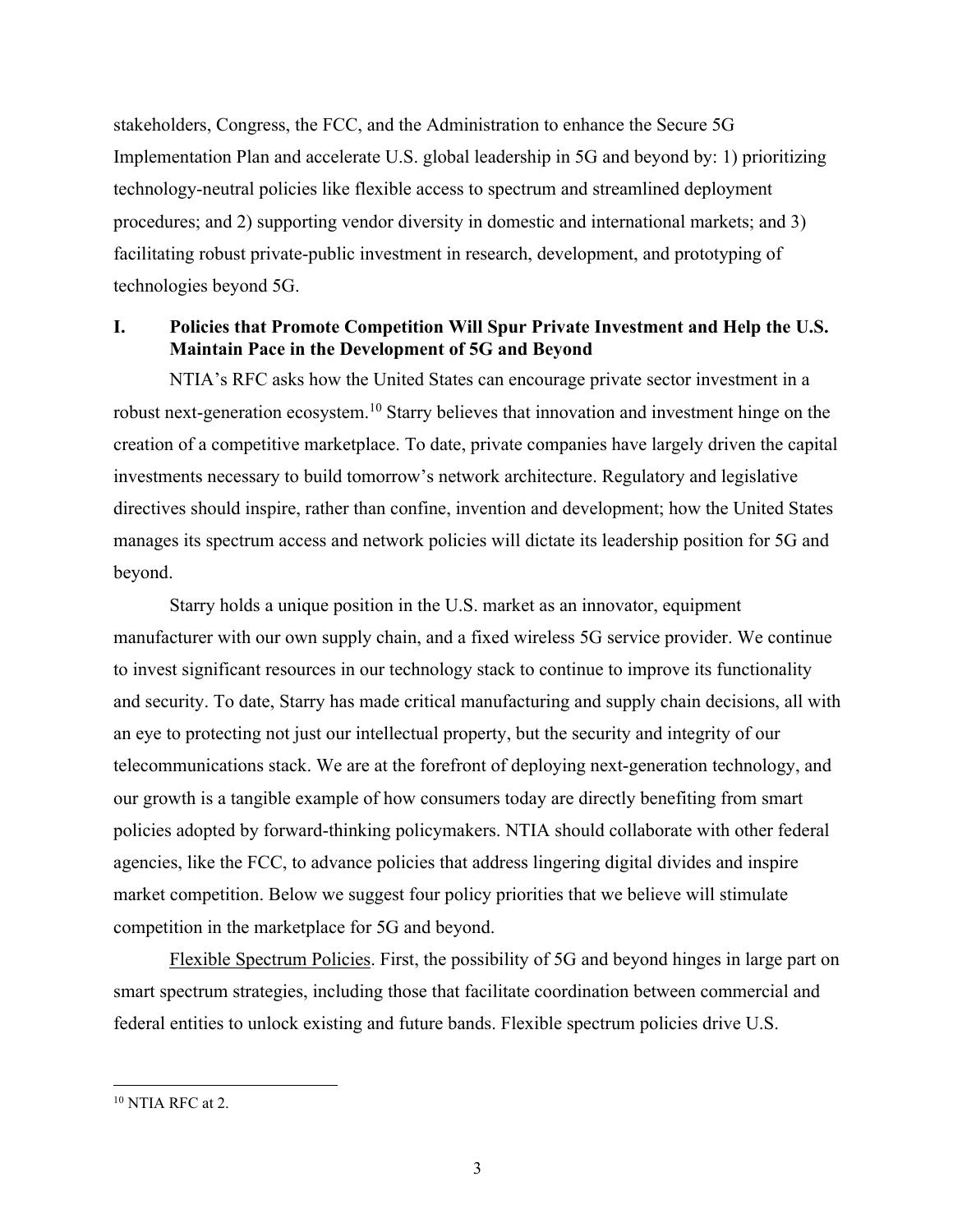wireless leadership by stimulating competition and diversity in the supplier ecosystem, for two reasons.<sup>11</sup> Flexible and low barrier spectrum policies allow more providers to access spectrum and provide new competitive services, growing the market of equipment purchasers. Robust sharing policies can also facilitate the development of dual-purpose wireless equipment that meets both commercial and government users' needs. Combined, this results in a dramatically larger ecosystem of equipment purchasers, facilitating a larger, more robust, and more diverse equipment ecosystem.

Starry continues to advocate for lower-barrier access to spectrum that encourages innovative wireless-enabled services and a more diverse ecosystem, so new entrants can access spectrum when and where it is required.<sup>12</sup> Starry itself is a meaningful example of this principle: Starry entered the market as an integrated technology developer and service provider, and continues to design, develop, manufacture, deploy, and operate our own network, all from the ground up. We do so in part because of the FCC's and NTIA's pro-innovation decision to make the Lower 37 GHz band available on a licensed-shared basis.<sup>13</sup> This band and others can help facilitate a robust commercial-federal equipment ecosystem.

In addition to creating a larger marketplace, facilitating dual-purpose technologies can also help to improve network security. Because vendors will strive to develop equipment that is capable of serving both commercial and federal customers, and federal users may have increased security standards, the full ecosystem will be more secure.

Targeted Subsidies to Areas Lacking Affordable, Competitive Choices. Closing the digital divide – especially for low-income consumers – remains one of policymakers' top priorities and is a lingering reality that ultimately disrupts the 5G ecosystem. Just last week,

<sup>&</sup>lt;sup>11</sup> Comments of Starry, Inc., *Developing a Sustainable Spectrum Strategy for America's Future*, NTIA (filed Jan. 22, 2019) ("NTIA Spectrum Comments").

<sup>12</sup> *Id*. at 3.

<sup>13</sup> *Use of Spectrum Bands Above 24 GHz For Mobile Radio Services; Amendment of Parts 1, 22, 24, 27, 74, 80, 90, 95, and 101 To Establish Uniform License Renewal, Discontinuance of Operation, and Geographic Partitioning and Spectrum Disaggregation Rules and Policies for Certain Wireless Radio Services*, Report and Order, GN Docket No. 14-177, WT Docket No. 10-112 ¶¶ 111-118 (rel. July 14, 2016); *Use of Spectrum Bands Above 24 GHz For Mobile Radio Services; Amendment of Parts 1, 22, 24, 27, 74, 80, 90, 95, and 101 To Establish Uniform License Renewal, Discontinuance of Operation, and Geographic Partitioning and Spectrum Disaggregation Rules and Policies for Certain Wireless Radio Services*, Third Further Notice of Proposed Rulemaking, GN Docket No. 14- 177, WT Docket No. 10-112 ¶¶ 62-69 (rel. June 8, 2018). NTIA and the FCC should act to finalize the rules relating to the Lower 37 GHz band.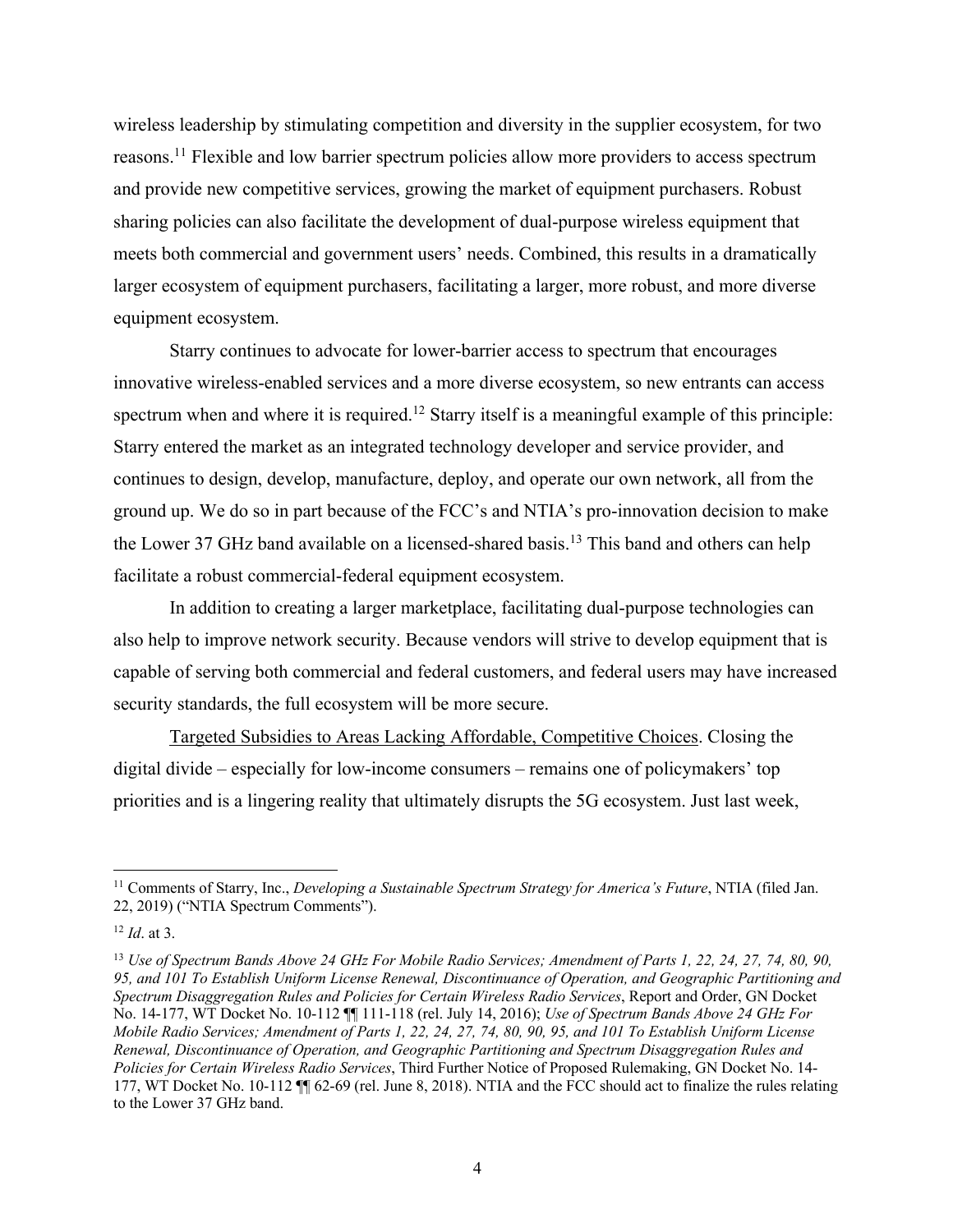NTIA released its Internet Use Survey in partnership with the U.S. Census Bureau.<sup>14</sup> The report found that gaps in internet access continue to persist across demographics and family income levels. For example, "internet use among Americans with family incomes below \$25,000 per year increased from 62 percent in 2017 to 65 percent in 2019, though this was still far short of the 87 percent of those with annual family incomes of \$100,000 or more."15 NTIA and others should pursue programs that prioritize private-public partnerships that help to address this particular digital inequity, which will create a solid foundation for connected consumers and a robust market. In addition to furthering the country's 5G agenda, connecting previously unserved or underserved consumers also will generate increased economic activity to further the country's economic expansion and help to secure its position as a technological leader.

For example, the Starry Connect program takes an innovative approach by offering consumers free and low-cost internet solutions through direct partnerships with public and affordable housing owners. For \$15/month, Starry Connect participants gain access to a 30 Mbps symmetrical plan, with no data caps, no long-term contracts, no extra equipment or installation fees and the same white-glove service that is a hallmark of Starry's internet service. Importantly, the Starry Connect program does not currently rely on any federal subsidy, nor does it require burdensome eligibility requirements of subscribers. Rather, it relies on an innovative partnership structure with the property owner to qualify residents and provision low-cost service. NTIA should work with its agency partners to adopt federal programs, or pursue subsidy initiatives, that would incentivize and accelerate the creation of public-private partnerships such as this. A fulsome next-generation ecosystem requires connectivity for all consumers; targeted incentives will properly distribute finite federal resources to providers doing the work to offer low-cost broadband to those most in need.

Competitive Deployment Opportunities. Third, U.S. leadership and private sector investment can thrive under policies that facilitate competitive broadband choice. To that end,

<sup>14</sup> *NTIA Data Reveal Shifts in Technology Use, Persistent Digital Divide*, NTIA Internet Use Survey (rel. June 10, 2020), *available at* https://www.ntia.gov/blog/2020/ntia-data-reveal-shifts-technology-use-persistent-digitaldivide?utm\_source=sendgrid&utm\_medium=email&utm\_campaign=Newsletters.

 $^{15}$  *Id.*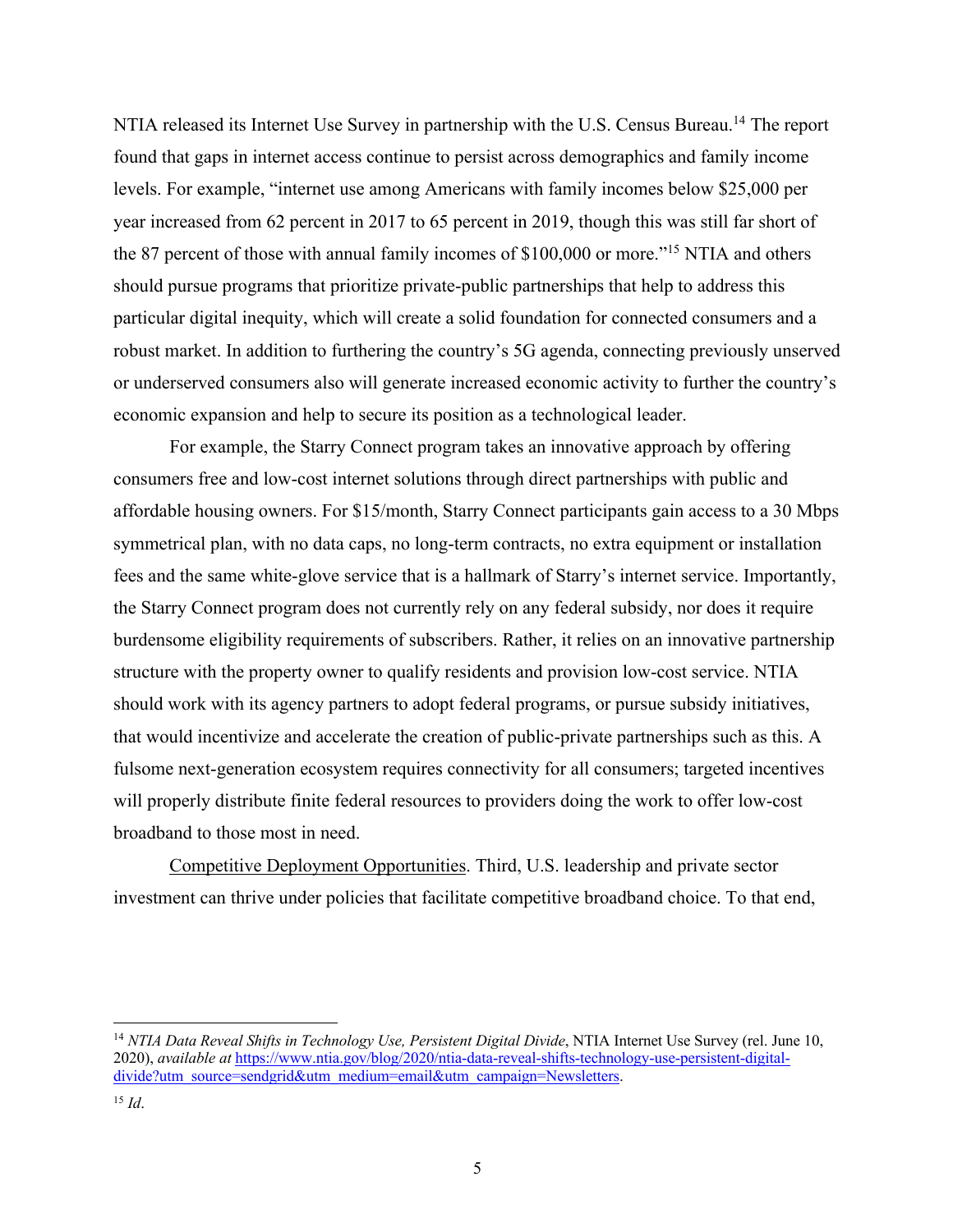NTIA, Congress, and the FCC have made significant strides to streamline infrastructure deployment processes in the last decade, but obstacles remain.<sup>16</sup>

NTIA should work alongside Congress and the FCC to conclude longstanding deployment proceedings, especially those that continue to respect local authority and promote further deployment of fixed broadband networks. Fixed wireless networks rely on strategically located transmitters and receivers to provide service to end users. Historically, the receivers that go on a customer's home are protected under the FCC's Over-the-Air-Reception Device (OTARD) rules. However, base stations for fixed services are not. This is the case even for modern 5G transmitters that are small in size and have no greater impact on a community than the fixed receivers. To clarify these discrepancies, the FCC recently revisited its proceeding to update and modernize its OTARD rules.<sup>17</sup> In addition, to help stimulate competition in multitenant environments (MTEs), including in urban areas, the FCC released a Notice of Proposed Rulemaking dealing with deployments in MTEs when exclusivity arrangements are in effect.<sup>18</sup> NTIA should encourage the FCC to act on these proposals, which would modernize outdated regulations and significantly reduce construction timelines to further advance the expansion of next-generation services.

Future Policies Should be Technology-Neutral. Broadband technology will continue to be a key component to competition as consumers demand more innovative and customized products across the U.S. manufacturing and supply chains. When looking to facilitate the domestic rollout of 5G and future technologies, the government should avoid regimes that favor one technology over another. Even in the case of 5G, it should not be viewed as a monolithic mobile-industry standard technology and service, but a collection of technologies and services from diverse providers and vendors, all utilizing a variety of standardized and non-standardized technologies. To facilitate a robust 5G ecosystem, policymakers should avoid initiatives that favor one technology over another or impose regulatory burdens that would stunt innovation and

<sup>&</sup>lt;sup>16</sup> *See, e.g.*, Reply Comments of Starry, Inc., FCC GN Docket No. 17-142 (filed Sept. 30, 2019); Comments of Starry, Inc., FCC WT Docket No. 19-71 (filed June 3, 2019); Reply Comments of Starry, Inc., FCC WT Docket No. 19-171 (filed June 17, 2019).

<sup>&</sup>lt;sup>17</sup> Updating the Commission's Rule for Over-the-Air Reception Devices, WT Docket No. 19-71, Notice of Proposed Rulemaking, FCC No. 19-36, (rel. Apr. 12, 2019).

<sup>18</sup> *Improving Competitive Broadband Access to Multiple Tenant Environments; Petition for Preemption of Article 52 of the San Francisco Policy Code Filed by the Multifamily Broadband Council*; GN Docket No. 17-142, MB Docket No. 17-91; Notice of Proposed Rulemaking and Declaratory Ruling, FCC No. 19-65 (rel. July 12, 2019).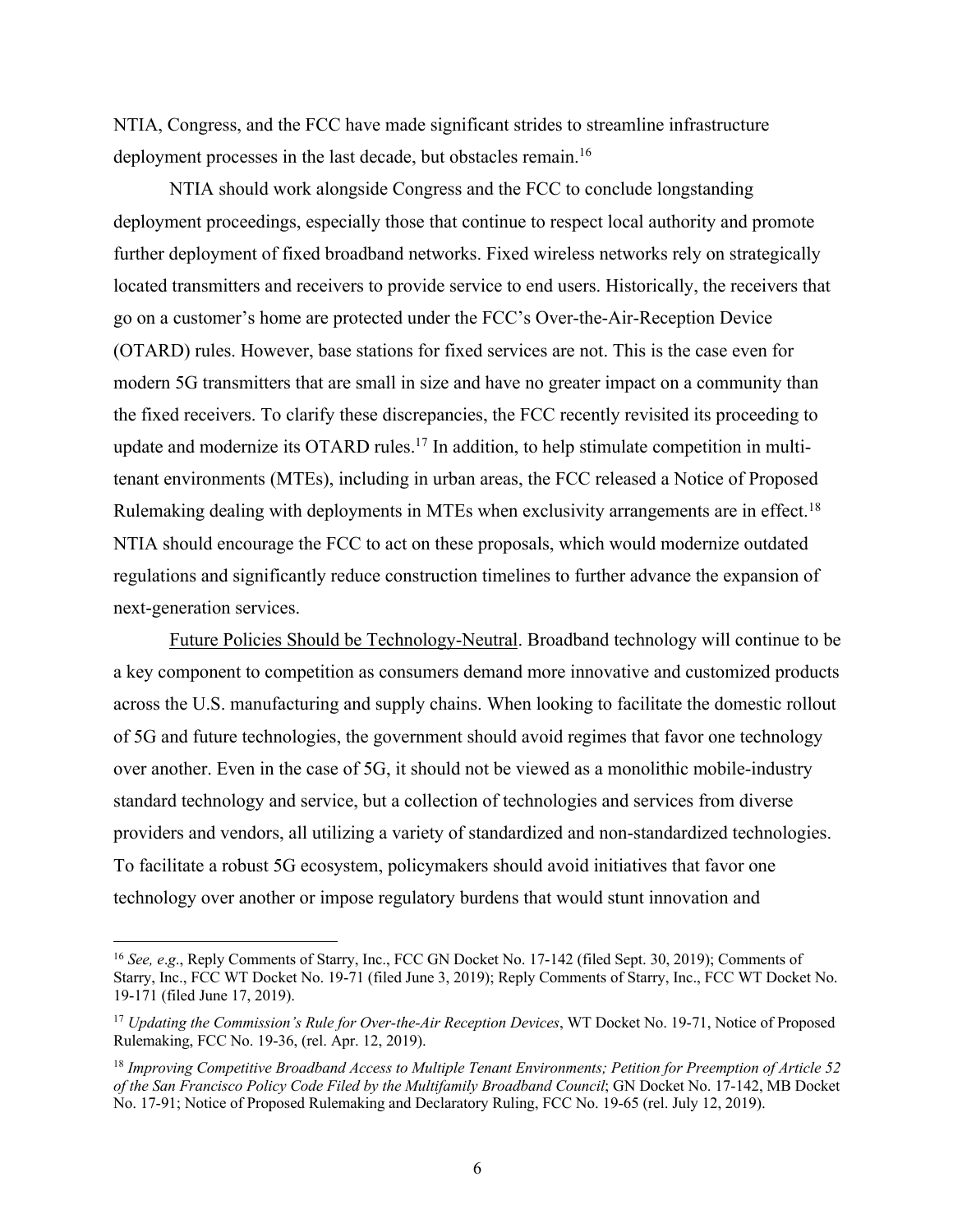investment. It should consider robust platforms for security that span technologies and standards, instead of ones tailored to specific technology implementations.

In addition, the Administration should preserve long-standing statutes that are designed to ensure industry stakeholders and consumers share a stake in the growth of the internet ecosystem, like the Digital Millennium Copyright Act. Attempts to weaken long-standing safe harbors and impose overly-burdensome procedural checks on private companies will stymie investment and innovation for both consumers and new market entrants. 19

### **II. Vendor Diversity Will Foster Market Competition and Access to Robust and Diverse Technologies**

The RFC asks about ways to promote vendor diversity and foster market competition. Recent publications suggest that the U.S. is currently lacking in commercial competition as compared to the telecom industries in other countries.<sup>20</sup> But healthy supply chains are fueled by competition, and increased vendor diversity will promote U.S.-based scalable alternatives to the production of next-generation equipment. 5G and next-generation technologies promise to transform a breadth of industries including automated vehicles and artificial intelligence, an extensive Internet of Things ecosystem, and medical advancements like remote surgery. The United States' supply chains and existing local networks must be secure and agile to account for this widespread evolution.

NTIA, Congress, and other agencies can advance supply chain diversity and competition by incentivizing domestic software and equipment manufacturing production. Specifically, the government could consider a program that distributes block grants to states that welcome telecommunications manufacturing within their borders. Doing so would inspire state-led partnerships with U.S.-based companies and help to build out the manufacturing and supply chain foundation necessary to deploy the backbone of tomorrow's digital infrastructure.

An influx of U.S.-based software and equipment manufacturers also would encourage international access to U.S.-produced technologies and create an opportunity to meaningfully enhance U.S. trade policies. Historically, our country has "led ideation, research, and

<sup>&</sup>lt;sup>19</sup> The Hill, "Getting Back to Basics on the Digital Millennium Copyright Act" (Dec. 17, 2019), https://thehill.com/blogs/congress-blog/technology/474918-getting-back-to-basics-on-the-digital-millenniumcopyright-act.

<sup>20</sup> *See* Navigating Competition at 1.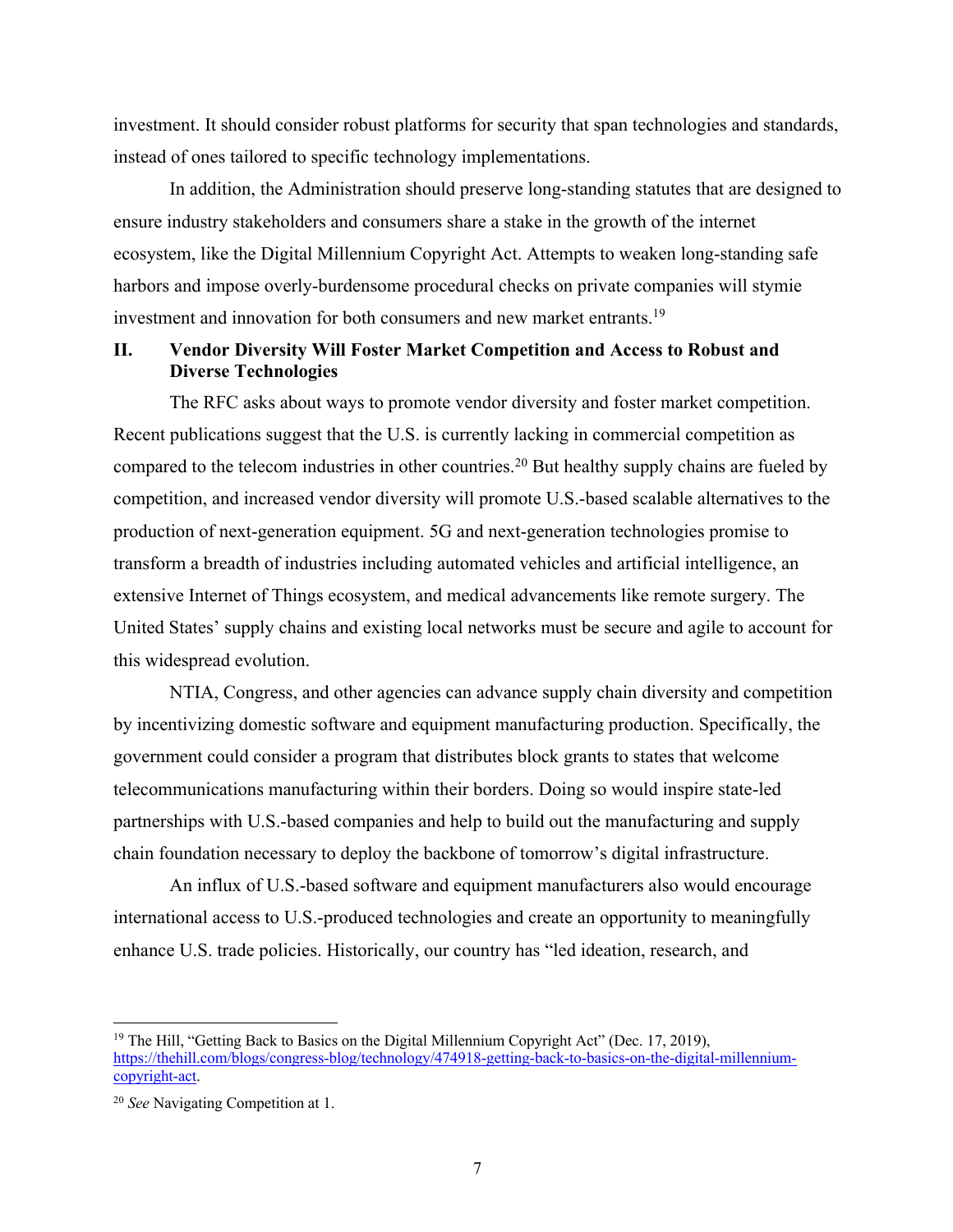development . . . in the high-tech sectors."<sup>21</sup> But now is the time for the U.S. to seize a leadership foothold in technology manufacturing as well. Government leaders can create a "strategic and organized call to action, or a 5G blueprint, that facilitates faster and improved access to infrastructure assets," for domestic and international operators alike. <sup>22</sup> A strong manufacturing base would inspire an economic boon and drive technological innovation.

Finally, as previously discussed, policies that foster competitive access to spectrum and competition for service providers will drive supply chain diversity and ensure there is a robust vendor market to satisfy supply and demand. Restrictive, outdated policies will continue to slow our advancement to 5G and exacerbate national security concerns. NTIA, Congress, and the FCC should continue to advance policies that are flexible and technology-neutral.

# **III. The U.S. Should Facilitate Public-Private Investment in Future Research, Development, and Prototyping**

Research and development is the hallmark of innovation. Earmarking funds for enhanced research and development initiatives, including targeted support to amplify the domestic creation of 5G prototypes and applications, will strengthen the United States' near- and long-term plans to accelerate the deployment of 5G and beyond. The government can play a critical role in this development by inspiring all industry sectors to participate in the creation of future applications and platforms that will be powered by these advanced networks.

The United States' private sector will lead the rollout of future technologies, but targeted assistance from the government is key to overall success. The transition to 5G is achievable with a clear, well-funded strategy; it presents unique opportunities and challenges, and the United States should support the research and development of multipurpose networks for 5G and future advanced wireless technologies, whether or not they represent a generational shift in mobile technology. Specifically, Starry agrees that "policymakers should increase funding for early stage wireless research and development" because it will be critical to "setting the stage for  $6G.$ "23

<sup>21</sup> *See id*. at 6.

 $22$  *Id.* 

<sup>23</sup> *See* Doug Brake, "A U.S. National Strategy for 5G and Future Wireless Innovation," ITIF (Apr. 27, 2020), *available at* https://itif.org/publications/2020/04/27/us-national-strategy-5g-and-future-wireless-innovation/.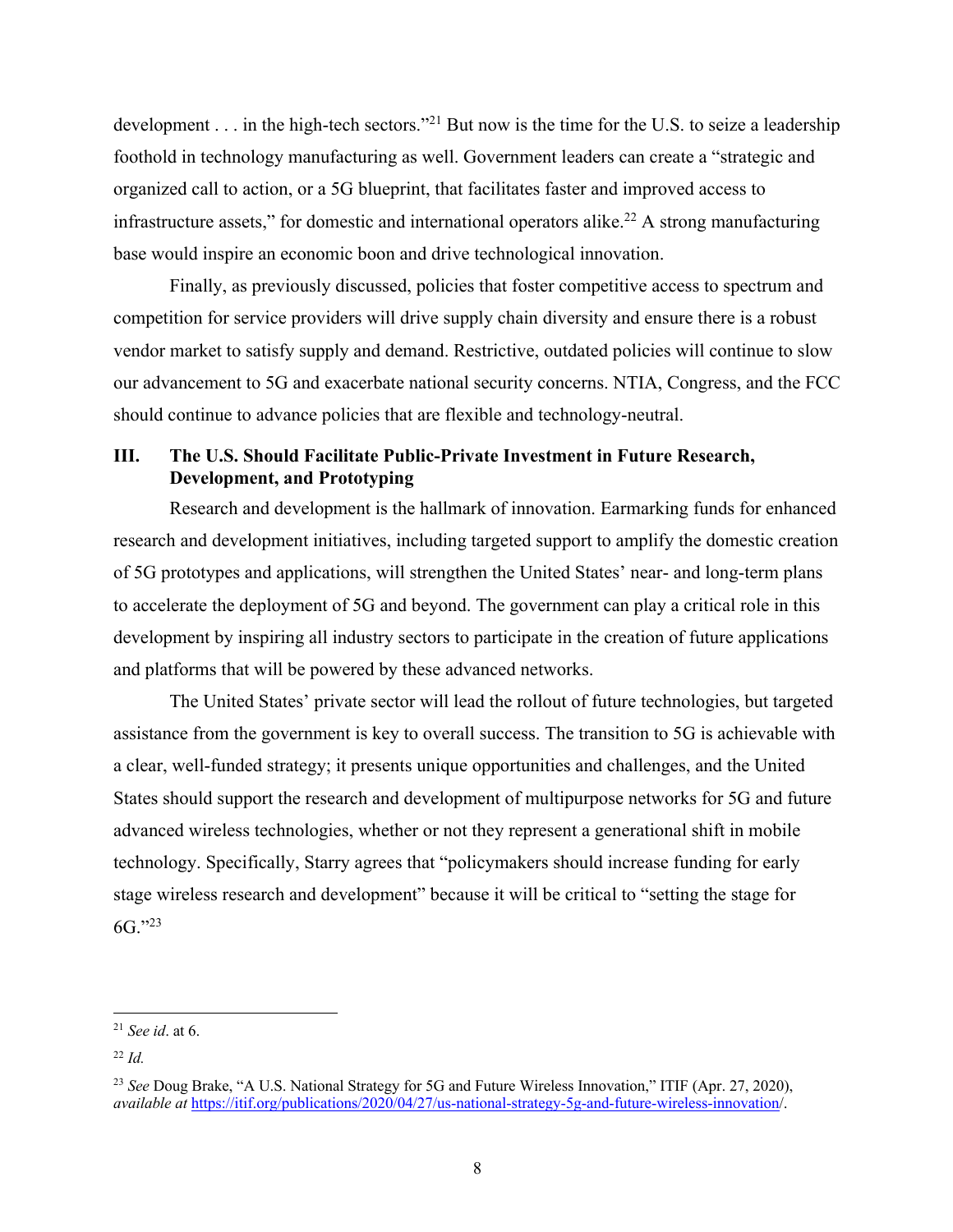Enhanced R&D and initiatives, coupled with lengthy prototype testing, will identify areas in which the U.S. can secure a stake in the production of next-generation technologies, including but not limited to 5G, using standards that are both secure and technology-neutral. As an example, countries like the United Kingdom have explored the possibility of an R&D tax credit, wherein private businesses would be reimbursed for efforts related to experiments with 5G networks, work on compatibility of wireless networks, and improving network security measures.24 Domestically, the Department of Defense has an Other Transaction Authority vehicle with the National Spectrum Consortium, which has a broad industry and academia membership, and is well-positioned to help lead private-public collaboration in advanced research, development, and prototyping. Increased funding for research and development initiatives would create 5G outputs and related applications for the United States' broadband ecosystem and help to corner the market for next-generation technologies and services.<sup>25</sup>

Finally, the United States will play an important role in the global endeavor to launch 5G and can advance its position with consistent participation in conversations to create and expand tech standards. The U.S. should consider funding attendance by at least one representative partaking in international conferences and consistently encourage representatives from U.S. based regulatory and telecommunications bodies, like NTIA and the FCC, to join in these processes. Robust attendance from government representatives will convey political prowess and enhance research and development initiatives, and solidify our global position as a technology innovation leader.

<sup>&</sup>lt;sup>24</sup> See ForrestBrown, "5G Technology: How is our 5G future being built and what will it look like?" (Apr. 5, 2017), https://forrestbrown.co.uk/news/5g-technology-research-development/.

<sup>25</sup> *See* Navigating Competition at 7.